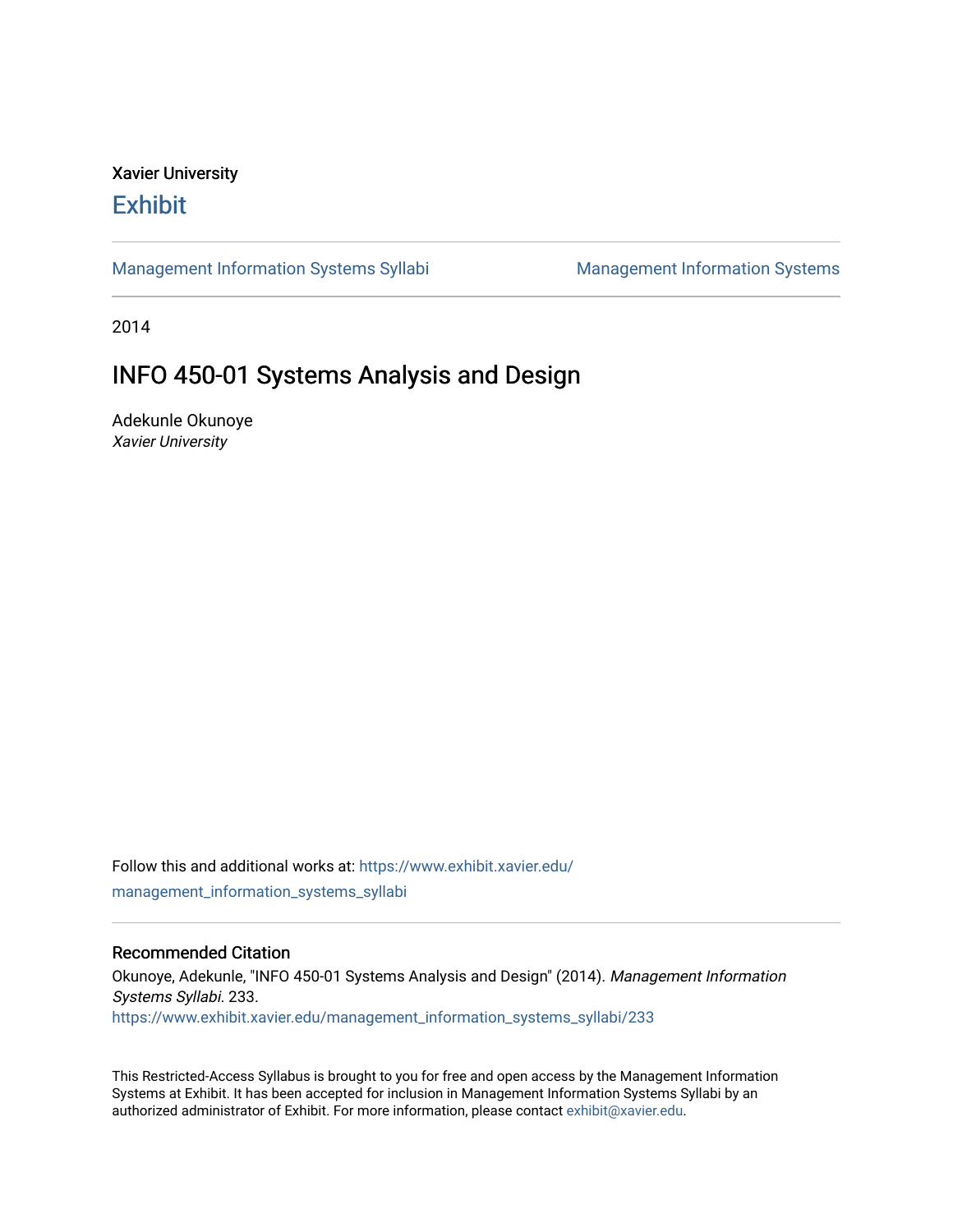# **Info 450 – 01 Systems Analysis and Design**

#### **COURSE SYLLABUS**

**CLASS LOCATION AND TIME**: Smith Hall Rm. G21 (Wednesday 6:00 -8:30pm)

#### **INSTRUCTOR**:

| Name                    | Dr. Adekunle Okunoye                                 |
|-------------------------|------------------------------------------------------|
| Email:                  | okunoye@xavier.edu                                   |
| <b>Office Location:</b> | Room 207 Smith Hall                                  |
| Office Hours:           | <b>Mon and Wed</b> $3:00 \text{pm} - 5:00 \text{pm}$ |
|                         | Or by appointment                                    |
|                         |                                                      |

Telephone: 513 745 3052 (office)

#### **PRE-REQUISITES**

This is a senior level course that is required for Information Systems majors, and is a direct prerequisite to the IS capstone course, System Development Project (INFO-495). Assuming that prerequisite requirements are met, this class could also benefit anyone who will interact with computer professionals. It is assumed that students have all prerequisites from the IS program, as well as from other business programs including, Management, Accounting, and Finance. Specific courses listed as prerequisites are FINC-300, MGMT-300, and MKTG-300, with INFO-358 as a prerequisite or co-requisite. Questions concerning prerequisites should be discussed with the professor at the beginning of the class.

#### **COURSE DESCRIPTION AND OBJECTIVES**

This course focuses on structured tools and techniques for the development of computerized information systems with emphasis on the process involved in the analysis and design of the development process. Special emphasis will be placed on team development, on project management, and on quality control for the development of effective and efficient information systems.

The primary objective of this course, combined with the System Development Project (INFO-495) course, is to assist students in learning Systems Analysis and Design concepts, techniques, and processes. We are concerned mainly with both the technical and management issues concerning the analysis, design and integration of information systems into an organization. It examines issues such as how we decide what new information systems an organization needs, how we approach the development and management of the systems, and how we manage the information system project.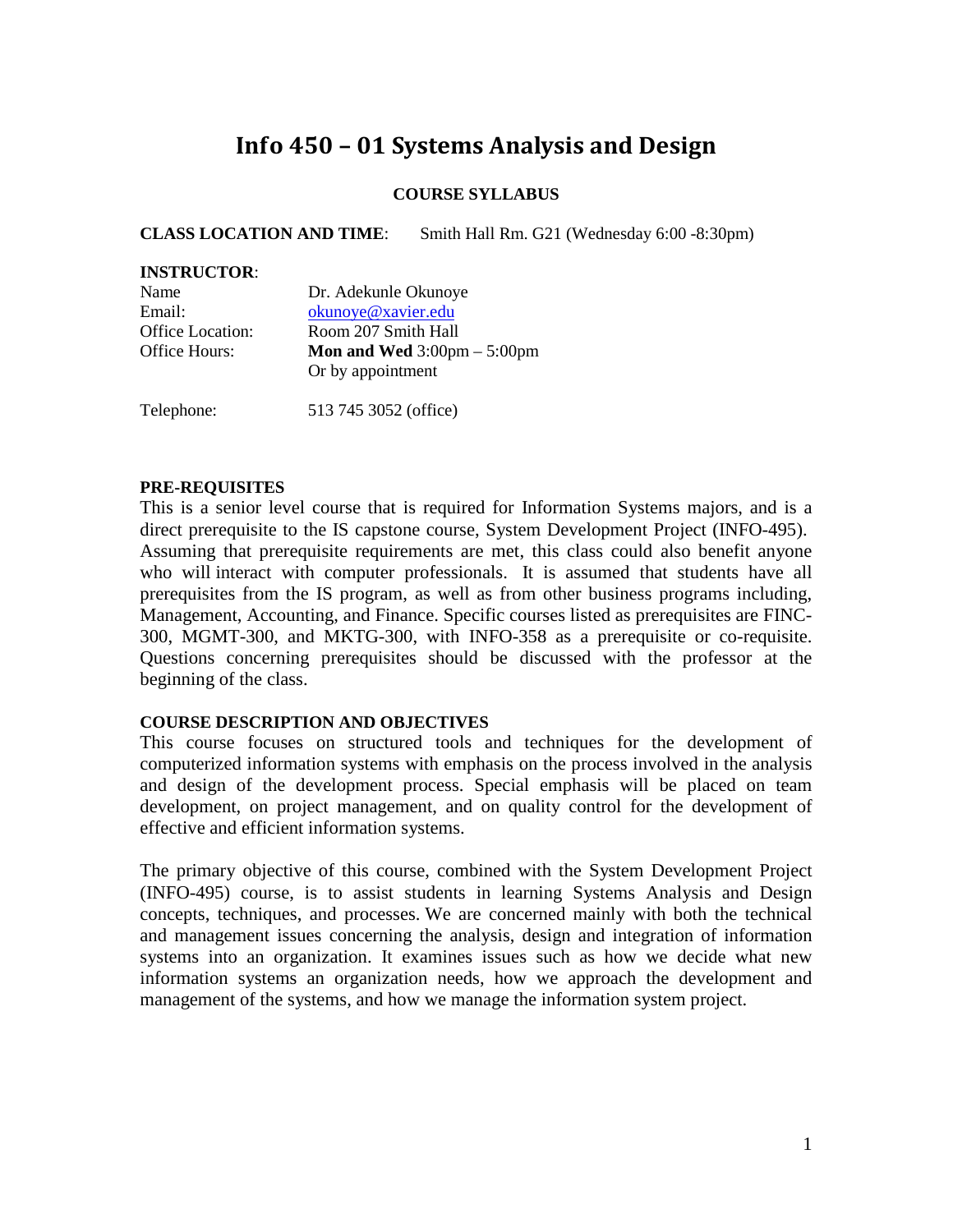The objectives of the course are to enable students understand:

- the organizational and technical process of information systems development from conception to use
- the management of information systems within the organizations
- the process of developing a small-scale information system

This is accomplished through the use of the book, case problems, group interaction, and experiences of the instructor. A structured life cycle approach and associated techniques will be emphasized. The approach begins with problem identification and ends with the design, implementation, and support of an information system that will include both technology and business processes. Students successfully completing this class should have a good understanding of how to utilize technology to solve business problems. Appropriate oral and written communication skills are important. Students will be responsible for activities such as data modeling, project management, cost/benefit analysis, application generation, and report writing; as these skills will be required to complete the assignments. These topics will be discussed at an overview level, but detailed instruction will not be provided. Students are expected to pursue outside resources (Writing Center, textbooks, library, Web sites, consultation with the instructor, etc.) to review those areas in which they may be deficient.

#### **TEXTS AND OTHER MATERIALS**

## Required Text: *Introduction to Systems Analysis & Design,* Whitten & Bentley, McGraw-Hill, 2008 ISBN 978-0-07-340294-9

#### **COURSE POLICIES AND REQUIREMENTS**

**Attendance and participation:** You are expected to attend each class meeting. Each **unexcused** absence will be recorded as a zero score for that day in the Attendance/Participation area. Class participation is critical for a successful course as reflected in the Attendance/Participation portion of the grade distribution. Class participation will involve required reading assignments and group projects. For any group activity, you must be present to receive the group grade. If you are absent you will receive a zero for that group activity.

**Assignments and Exams**: All assignments are due at the beginning of class on the due days (given in the course schedule). Unapproved late submission of assignments **will be not accepted**. Failure to turn in an assignment results in zero.

**Academic Dishonesty**: Unless otherwise specified (e.g., group projects or presentations), all assignments should be done individually. If you are caught using other student's work at any point in the exercises or any part of the course, it will result in an F for the course and additional discipline according to the policy of Xavier University.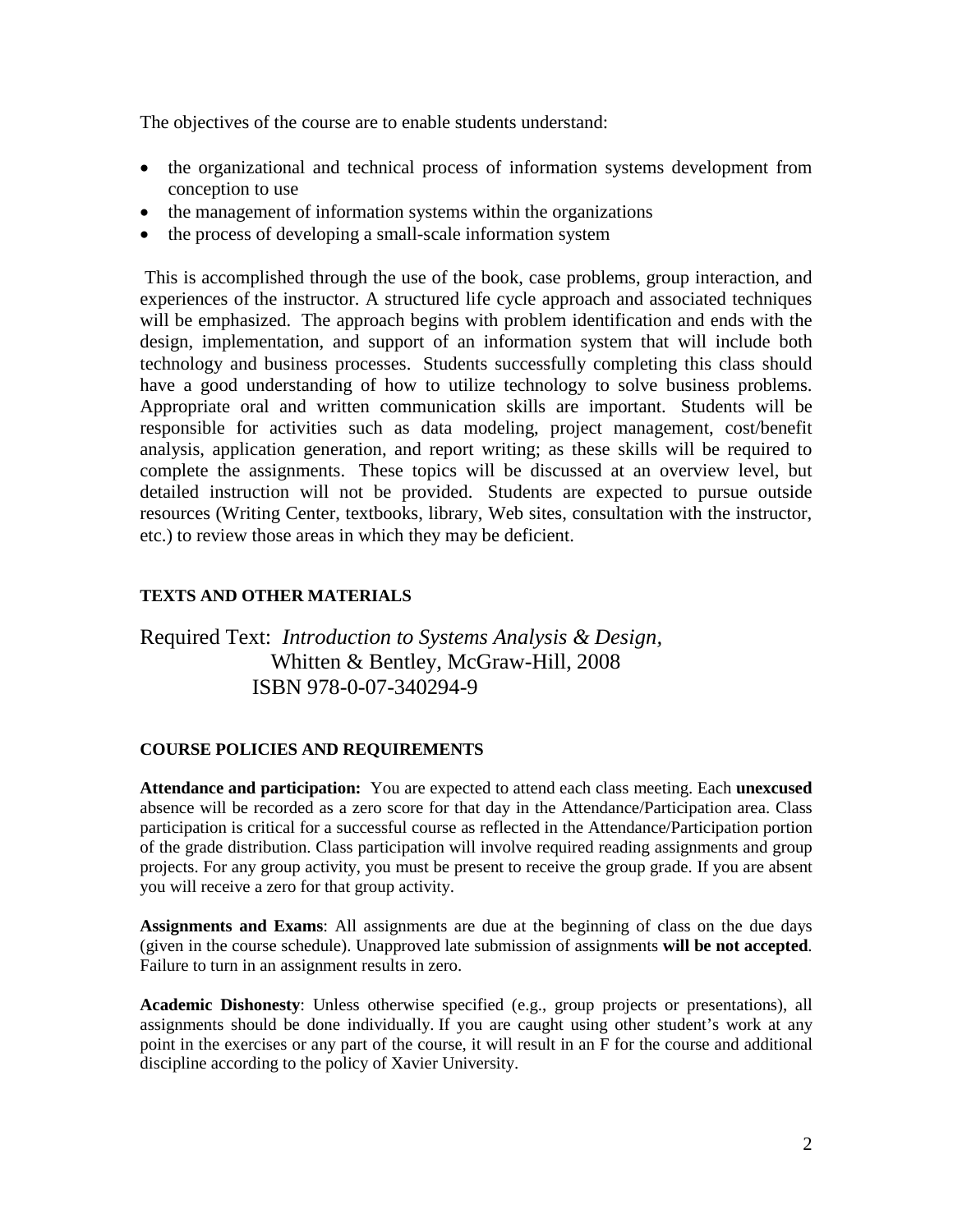The following are expected of a student in this class:

- 1. This course requires that the student study, ahead of time, the material allocated for that class period. This means you must read the assigned work prior to the lecture. Each class period will consist of lectures, group work and either class tests, presentations by students or quizzes based on the previous class lecture.
- 2. Homework will be assigned to reinforce the concepts presented in class. Homework will have assigned due dates; work must be turned in by the start of class on the day it is due. Late assignments must be turned in before the start of the class following the original due date.
- 3. All tests must be taken at the appropriate time. If a student has to miss a test, the student must discuss the absence with me **BEFORE** the test date. Remember that any student missing an exam without prior permission will be given a zero as a grade on the missed test.
- 4. Cellular phones and similar devices are prohibited in the classroom and laboratory facilities.

#### **TESTING AND ASSIGNMENTS**

There will be two exams during the semester. Test materials will come from the text and from class lectures. Questions could include true/false, multiple choice, matching, short answers, and other forms that could be used to determine the student's understanding of the topic or process. Work on the Case Project will help students learn the skills necessary to manage the processes involved with a Systems Development Life Cycle. The exams will be given near the mid-semester and end of the semester.

#### **CASE PROJECT**

The Case Project will be assigned early in the semester. Project work will be scheduled throughout the semester, which will require students to manage time allocated to project and non-project assignments. The overall goal is to begin working on the Case Project as the course material is discussed in lectures and team meetings. Students will perform the analysis required to understand the business problem and develop a written and oral proposal that could provide a desirable solution. Team meetings with the instructor will be used to provide feedback during this process. Skills learned throughout the semester, as well as those developed in prerequisite classes, will be required to complete the project. The remaining phases of the project, including design and implementation, will be completed in the System Development Project course (INFO-495). General project requirements and guidelines are available in the Assignment section of Canvas. Specific project deliverables could vary based upon the nature of the project, and will be discussed in more detail when the projects are assigned.

Project assignments will be Service Learning Projects, which are designed to help nonprofit organizations, while teaching students to define, design, and implement Information Systems projects using a System Development Life Cycle approach. To complete the Service Learning projects, students must understand the work of the various non-profit organizations, and the impact that they have on the community. This is very much in line with the WCB Mission, which states: "We educate students of business, enabling them to improve organizations and society, consistent with the Jesuit tradition".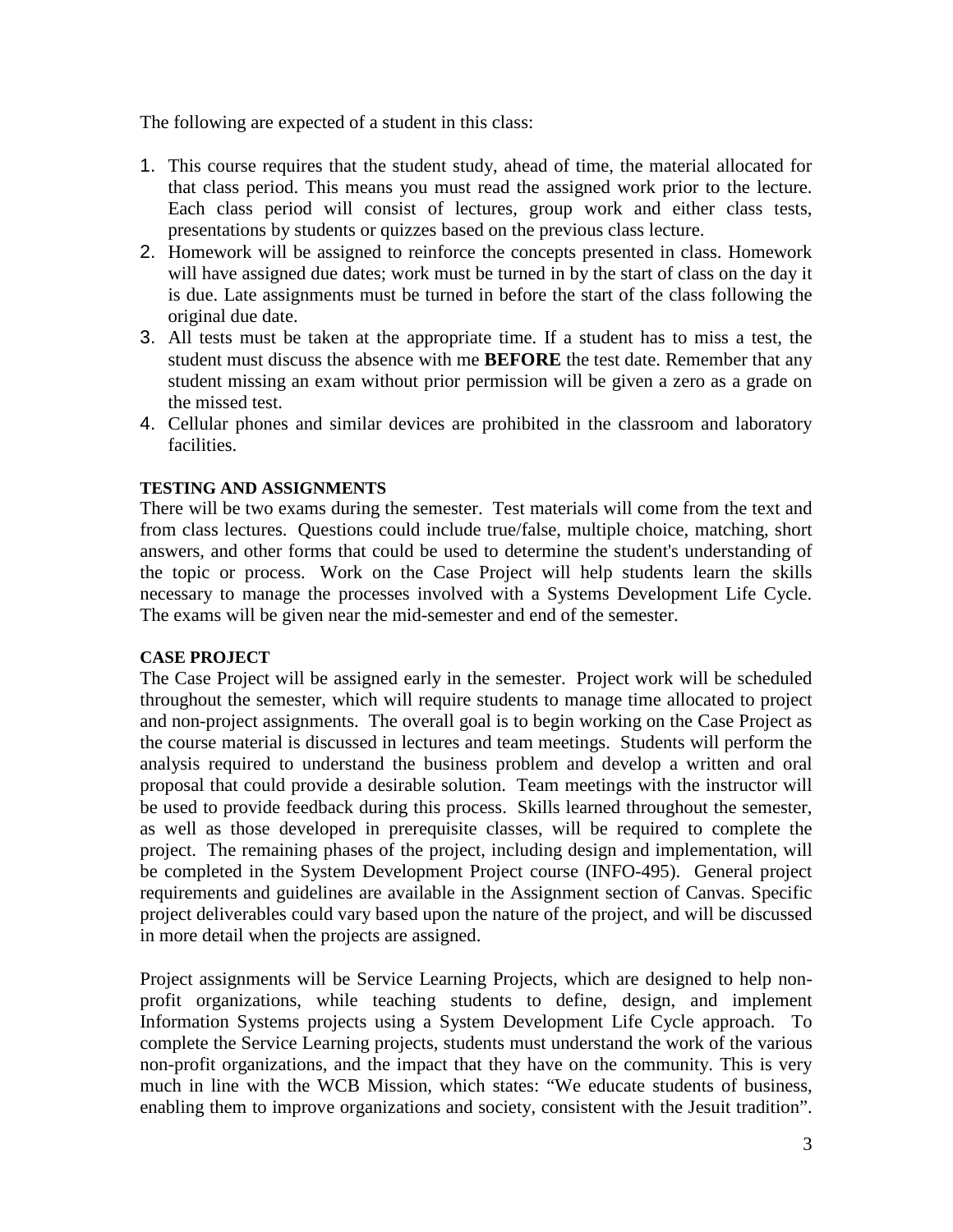The projects will generally be developed using Microsoft Access with some Visual Basic subroutines. Although these skills should have been developed in the prerequisite classes, students will be required to obtain reference material necessary to expand knowledge of the required development technologies.

Specific Service Learning projects could involve new development and/or enhancements to existing systems. Students will be required to learn the details of existing systems to clearly understand what needs to be done to enhance the system or complete a new development project. Careful attention to detail in the testing and implementation process will be required to ensure that a quality product is delivered. Students must effectively communicate with assigned clients to clearly understand the requirements, and develop a solid testing and implementation plan.

#### **GRADING**

The student's final grade will be determined by the two exams, work completed on the case project, project participation, and class participation. **Peer evaluations,** instructor observations, and client input will be used to determine an individual's project participation. It is important that all members of the group fully participate in the project. Each project will be assigned a grade based upon the work completed by the project team. If a student does not fully participate in the project, that student's grade will be lowered accordingly. Students are also expected to read the chapters, attend class regularly, participate in class discussions, and complete other assignments as requested. Final grades will be calculated as follows:

|                                                                                     | Grade<br>$\%$ | lA.  | 95-100 |              | $C+$ 77-79  |
|-------------------------------------------------------------------------------------|---------------|------|--------|--------------|-------------|
| Exam I                                                                              | 25%           | $A-$ | 90-94  | $\mathsf{C}$ | 73-76       |
| Exam II(Final)                                                                      | 25%           | $B+$ | 87-89  | $\mathsf{C}$ | 70-72       |
| $\boxed{\text{Case Project}}$ (with peer $\parallel$ <sub>30%</sub><br>$\ $ review) |               | l B  | 83-86  | lD           | 60-69       |
| Class Participation,<br>Homework,<br>In-class exercises                             | 10%           | lB-  | 80-82  | lF           | Below<br>60 |
| Attendance                                                                          | 10%           |      |        |              |             |

#### **GRADING DISTRIBUTION**

#### **NOTE**

We live in dynamic times. Your exposure to information technology in this course should strongly support this fact. Events may dictate that changes be made to what appears above and/or to the course schedule and assignments. Every attempt will be made to minimize any change, but I reserve the right to make changes if necessary. Advance notice will, of course, be given to the students. And, the current versions of the course Canvas pages are to be taken as official. It is the student's responsibility to work with the current versions of these pages. It is the instructor's responsibility to keep the versions current.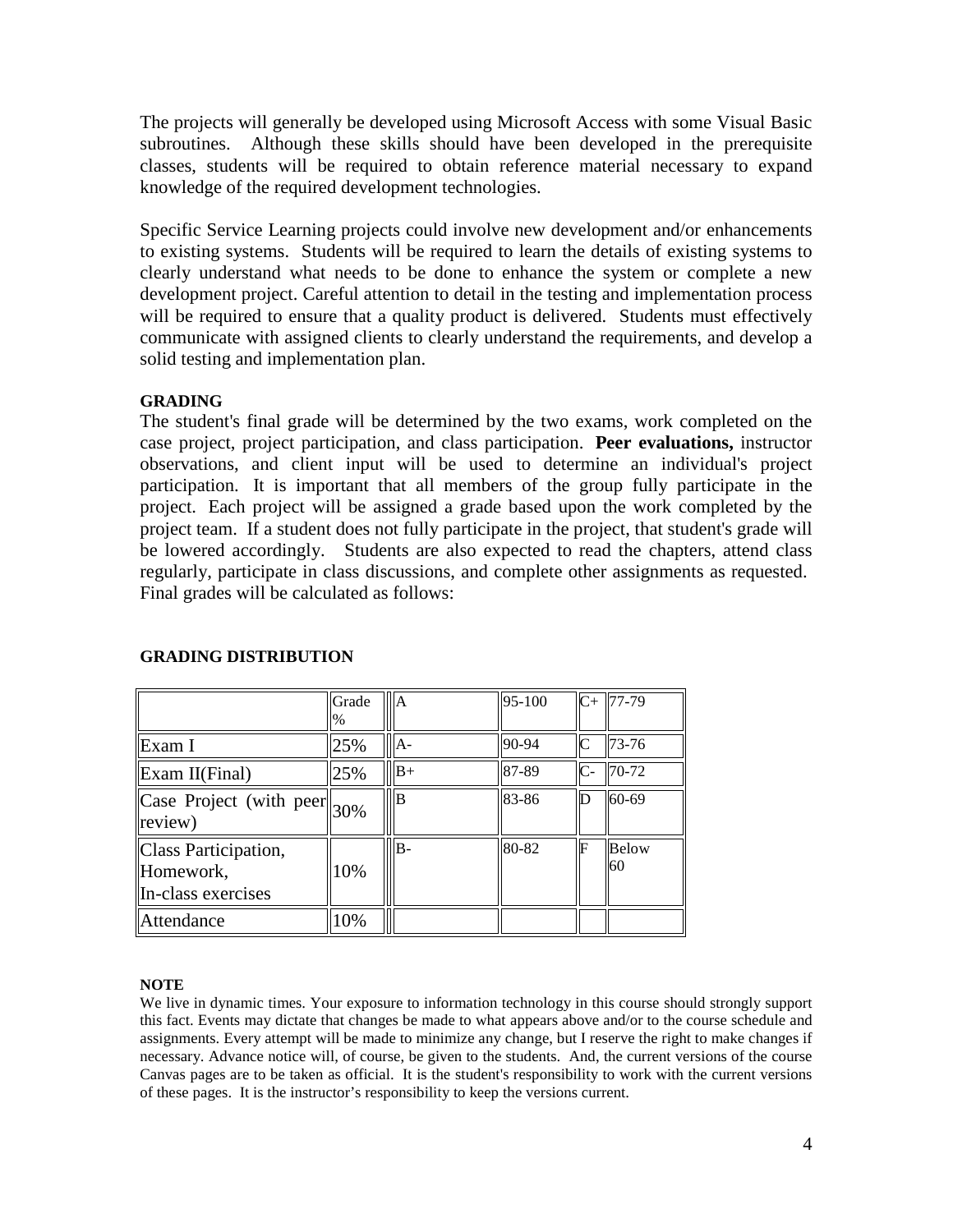### **AGREEMENT PAGE**

I hereby acknowledge receipt of the course syllabus and outline and agree to keep all the rules and instructions as outlined in it. I also agree to take note of all the due dates for submission of projects and that points will be deducted from any project I submit after the due date.

| DATE:__________________ |
|-------------------------|
|                         |
|                         |
|                         |

---------------------------------------------------------------------------------------------------------------------------------

## **AGREEMENT PAGE**

I hereby acknowledge receipt of the course syllabus and outline and agree to keep all the rules and instructions as outlined in it. I also agree to take note of all the due dates for submission of projects and that points will be deducted from any project I submit after the due date.

SIGNATURE: \_\_\_\_\_\_\_\_\_\_\_\_\_\_\_\_\_\_\_\_\_\_\_\_\_\_\_\_\_\_\_\_\_\_\_ DATE:\_\_\_\_\_\_\_\_\_\_\_\_\_\_\_

NAME: \_\_\_\_\_\_\_\_\_\_\_\_\_\_\_\_\_\_\_\_\_\_\_\_\_\_\_\_\_\_\_\_\_\_\_\_\_\_\_\_

COURSE/SECTION: \_\_\_\_\_\_\_\_\_\_\_\_\_\_\_\_\_\_\_\_\_\_\_\_\_\_\_\_\_